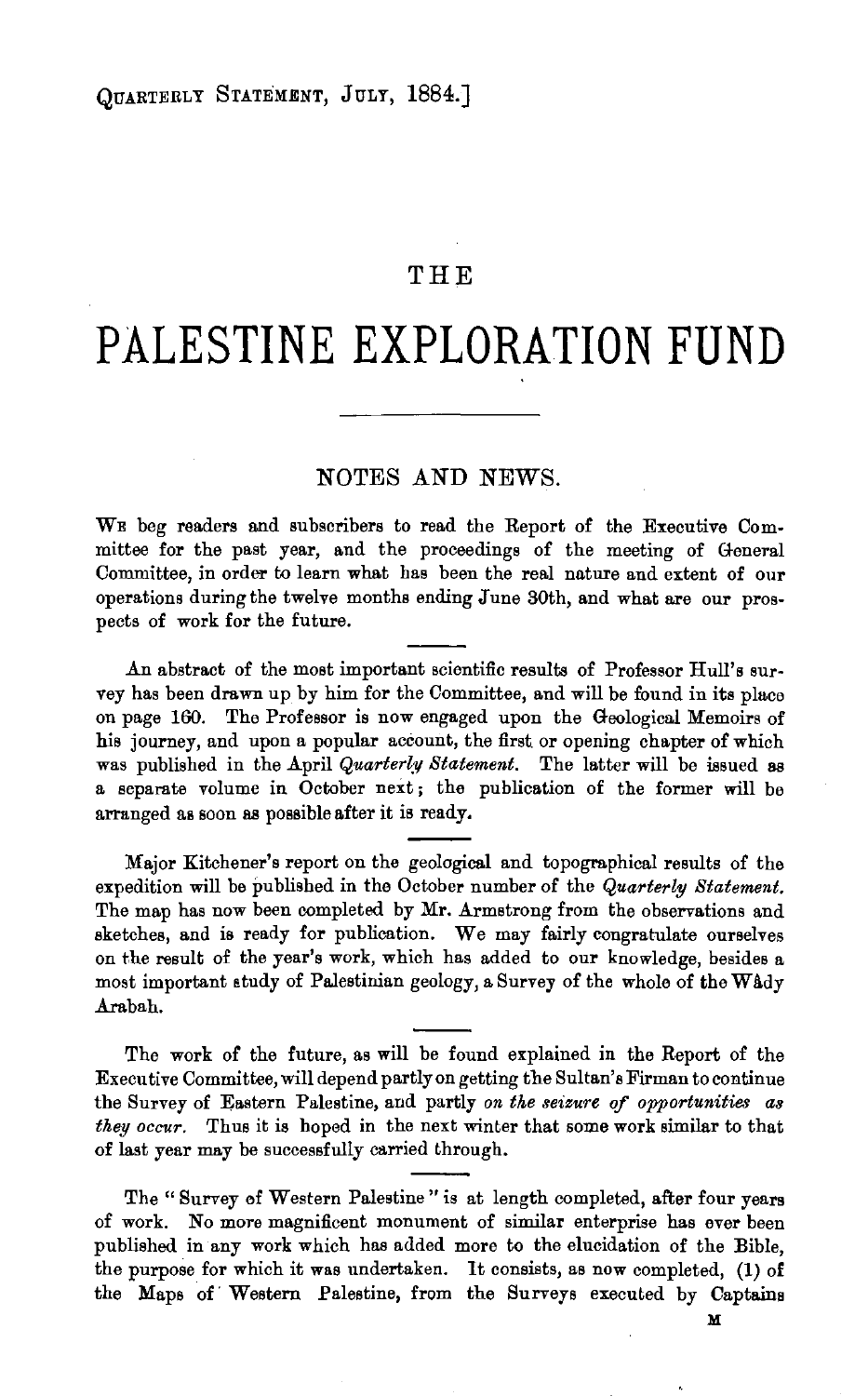Conder and Kitchener, 1871-1878; (2} of three volumes of Memoirs, illus· trated by many hundreds of drawings, plans, sections, &c., executed by the officers for this work and never before published; (3) one volume of Name Lists, containing all the modern names collected during the Survey;  $(4)$  one volume on the Flora and Fauna of Palestine, by Canon Tristram; (5) one volume on Jerusalem, by Colonel Sir Charles Warren, K.C.M.G., F.R.S., and Captain Conder, R.E.; and (6) a portfolio containing 50 sheets of drawings, prepared by Sir Charles Warren from his excavations, giving for the first time a complete representation of all his discoveries. The copies which remain will be sent out in order of application as they are subscribed, and *no more copies will be printed* except of the last two.

The "Flora and Fauna," by the Rev. Canon Tristram, consists of one volume (of 450 pages), with twenty full-page illustrations, of which thirteen are coloured by hand. The Preface of the geographical and geological relations of the Flora and Fauna endeavours to account for the anomalies by the geological history of the country, as written chiefly in the Terraces of the Jordan Valley. The volume contains a complete catalogue of all the vertebrate Fauna, including the fresh-water fishes, the most singular portion of the Palestine :Fauna, the terrestrial and Huviatile mollusca, the phanerogamic plants, and the ferns. The Hebrew names, so far as known *(i.e.,* every Hebrew name found in the Bible), and the vernacular Arabic names are given; the authority and original description of every species is given in reference, and the geographical area of each species, which in every case has been carefully worked out. Short accounts are given of the most interesting and conspicuous species, and the fishes of the Sea of Galilee are very fully described. It has been resolved to allow this volume to be subscribed for separately at the price of three guineas.

The Jerusalem book, by Colonel Sir Charles Warren, K.C.M.G., and Captain Conder, R.E., consists of one volume, uniform with the preceding, of 542 pages. The following is the Table of Contents: $-$ 

Chronological Synopsis of the History of Jerusalem ; Architectural History of Jerusalem; History of Jerusalem Exploration ; Statement of the principal controversies; Explorations in Jerusalem; Excavation round the Noble Sanctuary ; Tanks inside the Sanctuary ; Excavations on Ophel; Excavations in the City; Explorations since 1869 ; Work of M. Clermont-Ganneau in the City ; Environs of Jerusalem; the Siloam Inscription; Ancient Inscriptions in Jeru· salem; the Holy Sepulchre. To these is added an Appendix on Philistia; Askelon; Jidy; Warren's Journey east of the Jordan; the Jordan Valley; Saida; the Temple of Coole Syria; the Mounds of Jericho ; the Lebanon; and the pottery and glass found in the excavations. A number of illustrations will be found in the text, but the volume is actually illustrated by the great portfolio, with fifty sheets of drawings which accompanies it. In them will be found, published in their entirety for the first time, the whole of Sir Charles Warren's work, with contributions from Captain Conder. The volume and portfolio may also be had separately at the price of five guineas.

A very important resolution has been passed by the Executive, and approved by the General Committee. It is to the effect that, in order to meet the wishes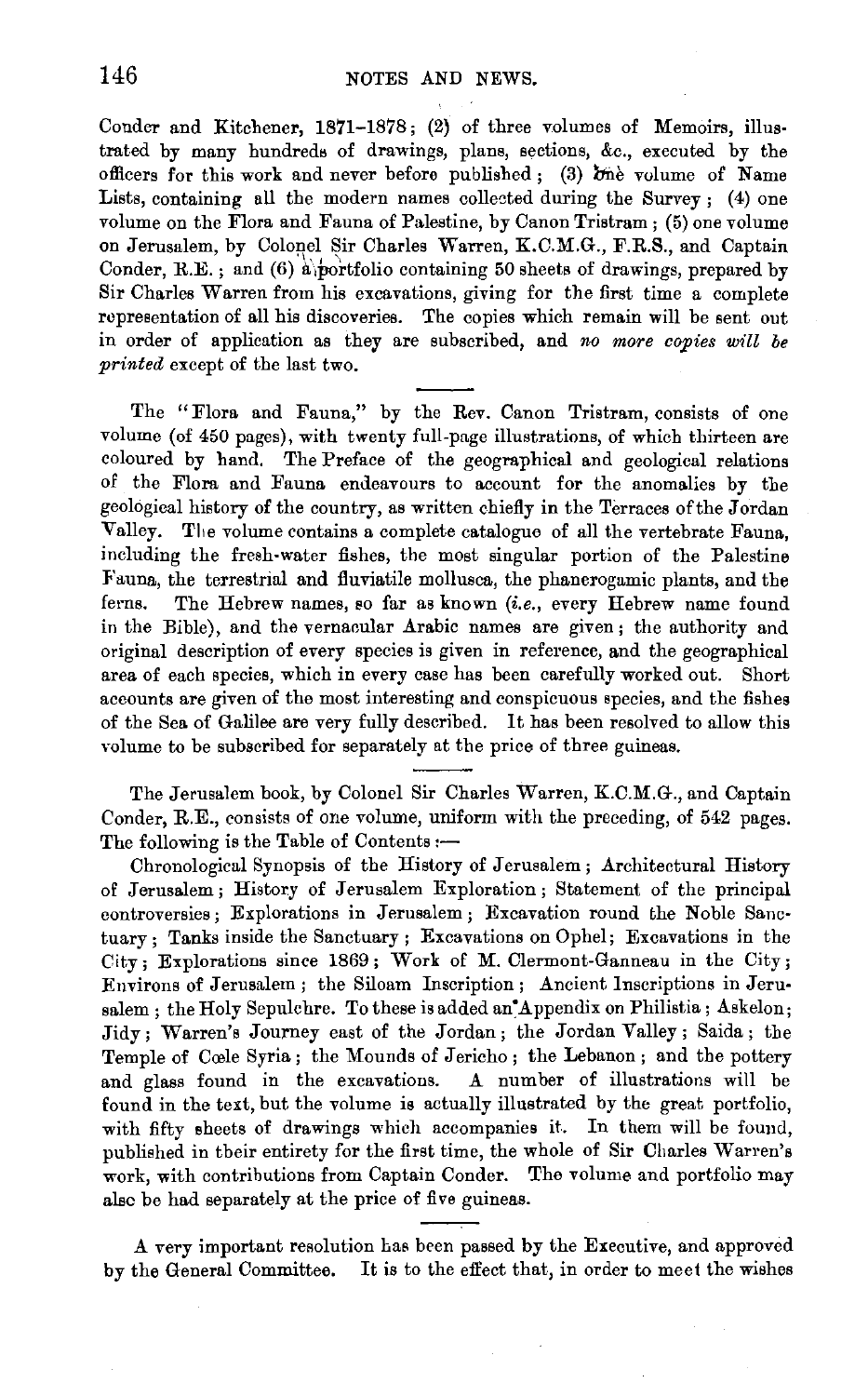of many subscribers, we shall replace our reduced Maps of Western Palestine and our Old and New Testament Maps by others giving both Eastern and Western Palestine, the present part including what has already been done, and showing what is known approximately of the rest. Sir Charles Wilson will superintend this work. When it is ready, those subscribers who wish will be allowed to exchange the maps already in their possession for the new ones, on payment of the small difference in their cost and the carriage. Mr. Armstrong is now engaged upon drawing these maps. It is not likely that they will be completed before the end of the year.

We have received from Mr. Laurence Oliphant some notes on a journey recently undertaken by him into Eastern Palestine. They were a companied by geographical notes made by Mr. Schumacher. These include the heights of eighteen ruins, cottages, and hill-tops; the collection of some thirty names ; the correct course of the Yarmuk and the Rukad, with sections across the former river. At Tsil, on the way to Damascus, it is stated that there are a great many dolmens, of which one was sketched, and is figured at page 171. It will be observed that it is a very fine and perfect example. It is remarkable that there should be a great group in the north of this country, perhaps corresponding to the group found and planned by Captain Conder in 1882.

Among the "Special Surveys" made during the survey of Western Palestine is one, fortunately very complete, of the ruins of Cæsarea, which will be found in Vol. TI of the Memoirs. The following notes, extracted from a recent letter published in the *St. James's Gazette* (June 27, 1884), curiously illustrate the importance and rapidly increasing value of these plans, made before they were swept away by populations which have no other than a superstitious interest in old monuments. It must be remembered that every improvement or alteration in the condition of the country means the destruction of more ancient monuments. The possessors of Captain Conder's Memoirs will before long hold in their hands a representation which can never be made again of other curious and interesting ruins, besides those of Cæsarea. We may remark, in illustration, that a precisely similar process of destruction is going on at  $A<sub>mm</sub>$ an, where the ruins have also been specially surveyed by the same officer.

" The principal inducement to tourists in Palestine to take the coast route which leads from Jaffa to Carmel and Acre, lies in the fact that it affords them an opportunity of visiting the ruins of Cæsarea, which are mainly of two periods -first, the Roman town, with walls, theatre, hippodrome, mole, temple, and aqueducts ; second, the Crusading town, with moats, castle, cathedral, northern church, and harbour : the whole forming a collection of remains which for importance, extent, and interest are unsurpassed by anything in the Holy Land west of the Jordan. Those who have already visited these ruins may consider themselves fortunate; for they are at present undergoing a process of transformation and disintegration which bids fair to destroy, or at all events to conceal, the last vestiges of what was once the most important centre of Roman civilization on this coast. The circumstances under which this change is taking place are sufficiently curious-from an historical and political point of view, as being the direct result of the late Russo-Turkish War-to be brought to the notice of

M2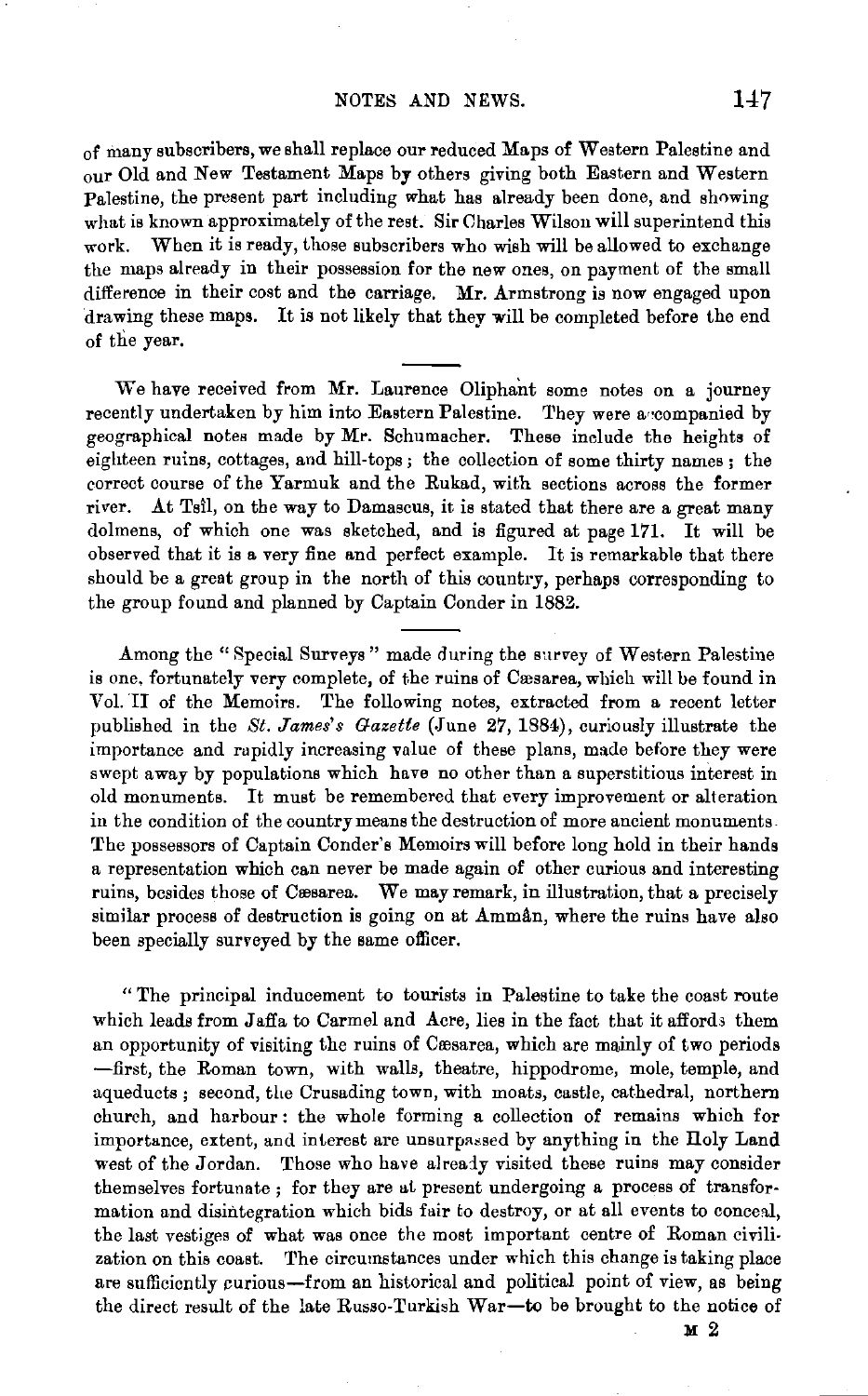your readers; while they form a singular commentary on the ignorance which prevailed in England with regard to the true character of the events which led to that war.

"When those disturbances occurred in Bosnia and Herzegovina which led first to Servian and then to Russian intervention, the popular notion was that the population of those provinces was Christian, and that the cause of the insurrection was the persecution of the inhabitants by the Turkish Government. There would be some difficulty in reconciling this theory with what is now going on at Cæsarea. These ruins have been presented as their future home to Moslem emigrants from Bosnia and Herzegovina, who are all Slavs, some of whom do not know a word of Turkish, and who have fled for refuge to the sheltering wing of the Sultan from the Christian rule of Austria in the provinces that were ceded to her by the Treaty of Berlin. They are the *avant-garde* of a large influx which is soon to follow; and I was astonished on visiting their new colony a few days ago at the display of energy and wealth which it presented. A broad street has been laid out, which passes directly over the remains of the Roman temple built by Herod in honour of Cæsar and of Rome---- (the finely dressed white stone being turned to good account by the colonists)-and over the Crusader's cathedral, the foundations and walls of which also furnish splendid building material. The masonry is brown limestone beautifully squared ; the stones are from 9 inches to 2 feet long, and from 6 to 8 inches high, and have the dressing common to mediaval churches. This street extends in a northerly direction from the south gate of the Crusading fortress, and will probably be ultimately prolonged to the north tower. Already within the last five months over twenty handsome stone houses have been built upon it, two of them three stories in height, all surrounded by court-yards, in which the harems of the colonists are jealously secluded ; indeed, I did not see one female immigrant. The Slavs are, in fact, far more rigid in their Moslem observances than the Arabs by whom they are surrounded. Many new houses were in process of erection, the carpenters and masons all being supplied by Haifa, as Cæsarea is in the caimakamlik of that name. As I had visited the towns of Mostar and Cognitza in Herzegovina, from the neighbourhood of which the colonists had come, I easily won their sympathies by talking to them of their country, and listening to the grievances which induced them to dispose of their property and transfer themselves to Palestine. They were aristocrats in their own country, and they had been unable any longer to submit to the humiliation of being treated on an equality with the peasantry of their own race, who, being Christians, were-from their point of view-unduly favoured by the Government ; and who, no doubt, availed themselves of the changed circumstances to be revenged upon their former masters. One of the colonists, who had opened a little store, placed at my disposal an unfinished house which he was building. He announced his intention of opening an hotel, which will be an immense con· venience as a half-way house for travellers from Jaffa to Haifa, the more especially as it is possible now to drive the whole distance in a earriage. Indeed, now that there is a good hotel at Haifa, there is no reason why travellers, instead of riding and tenting it from Jerusalem to Nazareth, should not drive the whole distance between those places by way of Jaffa, Cæsarea, and Haifa.

" These Slav colonists have a fine tract of land, partof the Plain of Sharon, assigned to them for cultivation, adjoining the section granted to the Circassian